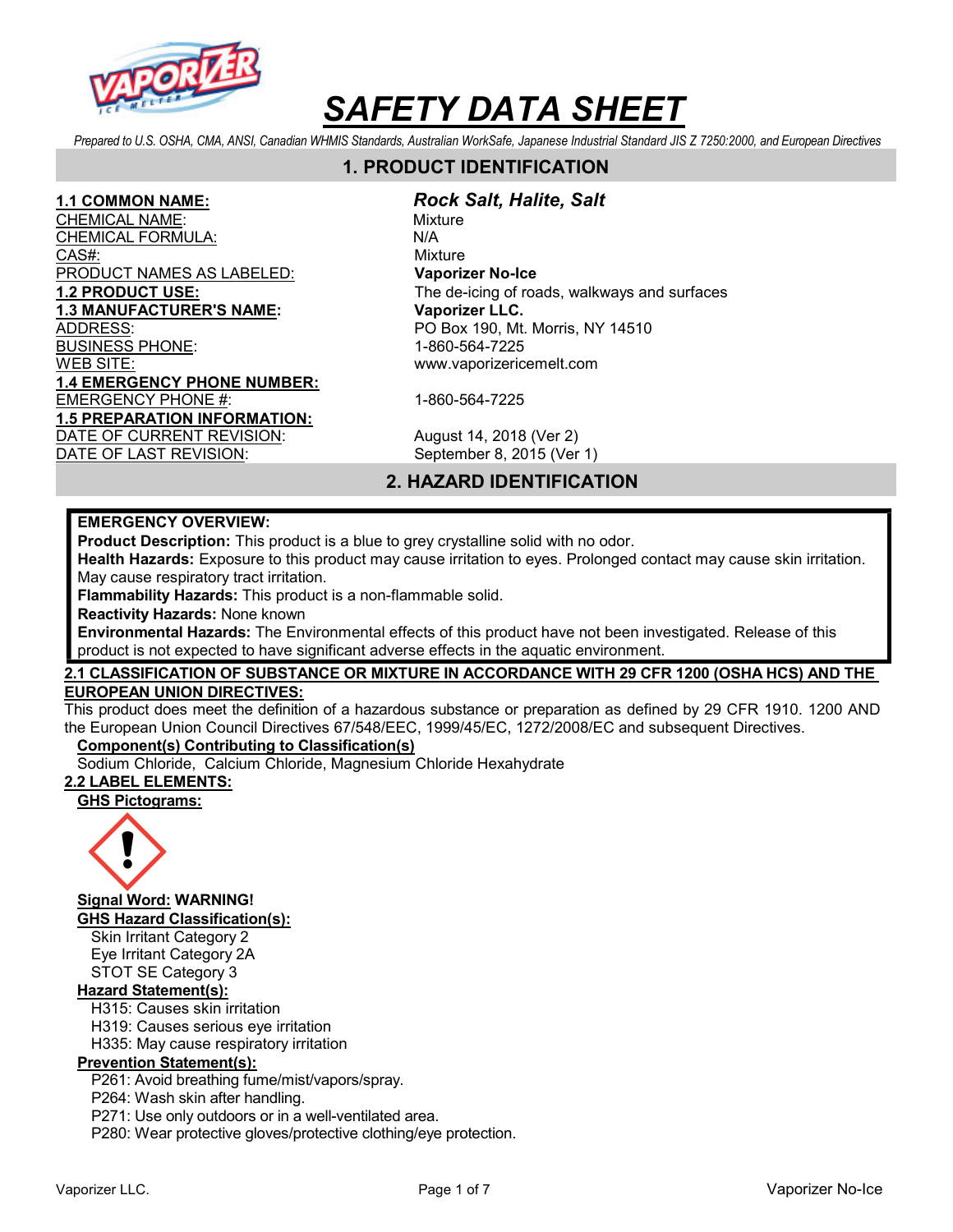

#### Response Statement(s):

P302+P352: IF ON SKIN: Wash with plenty of water.

P321: Specific treatment (See section 4 of this SDS).

P332+P313: If skin irritation occurs: Get medical advice/attention.

P362+P364: Take off contaminated clothing and wash it before reuse.

P305+P351+P338: IF IN EYES: Rinse cautiously with water for several minutes. Remove contact lenses, if present and easy to do. Continue rinsing.

P337+P313: If eye irritation persists: Get medical advice/attention.

P304+P340: IF INHALED: Remove person to fresh air and keep comfortable for breathing.

P312: Call a POISON CENTER/doctor if you feel unwell.

#### Storage Statement(s):

P403+P233: Store in a well-ventilated place. Keep container tightly closed.

P405: Store locked up.

#### Disposal Statement(s):

P501: Dispose of contents/container in accordance with local/regional/national/international regulations.

#### 2.3 HEALTH HAZARDS OR RISKS FROM EXPOSURE:

SYMPTOMS OF OVEREXPOSURE BY ROUTE OF EXPOSURE: The most significant routes of exposure for this product are by inhalation, skin contact, eye contact or ingestion.

#### ACUTE:

INHALATION: Inhalation may be irritating to the respiratory tract.

CONTACT WITH SKIN: Repeated or prolonged contact may cause skin irritation.

EYE CONTACT: Contact may irritate the eyes, resulting in redness or watering.

INGESTION: Ingestion of a large quantity may cause gastrointestinal irritation with nausea and vomiting. CHRONIC: None known

**TARGET ORGANS: Acute:** Eyes, Skin, Respiratory System **Chronic: None Known** Chronic: None Known

# 3. COMPOSITION AND INFORMATION ON INGREDIENTS

| <b>Hazardous Ingredients:</b>                                                                                                             | WT%     | CAS#       | <b>EINECS#</b> | Index $#$    | <b>GHS Classifications</b>                                 |
|-------------------------------------------------------------------------------------------------------------------------------------------|---------|------------|----------------|--------------|------------------------------------------------------------|
| Sodium Chloride                                                                                                                           | 80-90%  | 7647-14-5  | 231-598-3      | Not Listed   | Skin Irritant Cat 2, Eye Irritant Cat 2A,<br>STOT SE Cat 3 |
| Calcium Chloride                                                                                                                          | 5-10%   | 10043-52-4 | 233-140-8      | 017-013-00-2 | Eye Irritant Cat 2A                                        |
| Magnesium Chloride Hexahydrate                                                                                                            | 5-10%   | 7791-18-6  | 616-575-1      | Not Listed   | Eye Irritant Cat 2A                                        |
| YPS (Yellow Prussiate of Soda)<br>Sodium Ferrocyanide                                                                                     | 0.0075% | 13601-19-9 | 237-081-9      | Not Listed   | Eye Irritant Cat 2A                                        |
| L85000 Liquitint Patent Blue                                                                                                              | 0.04    | Mixture    | Mixture        | Not Listed   | Not Classified                                             |
| Relation of other ingredients is less than 1% in concentration (or 0.1% for carsinogens, reproductive texting or respiratory sensitizers) |         |            |                |              |                                                            |

Balance of other ingredients is less than 1% in concentration (or 0.1% for carcinogens, reproductive toxins, or respiratory sensitizers). Actual concentrations are withheld as trade secret.

# 4. FIRST-AID MEASURES

#### 4.1 DESCRIPTION OF FIRST AID MEASURES:

EYE CONTACT: If product enters the eyes, open eyes while under gentle running water for at least 15 minutes. Seek medical attention if irritation persists.

SKIN CONTACT: If product contacts skin, wash skin thoroughly with soap and water after handling. Seek medical attention if irritation develops and persists.

INHALATION: If breathing becomes difficult, remove victim to fresh air. If necessary, use artificial respiration to support vital functions. Seek medical attention.

INGESTION: If product is swallowed, call physician or poison control center for most current information. If professional advice is not available, do not induce vomiting. Never induce vomiting or give diluents (milk or water) to someone who is unconscious, having convulsions, or who cannot swallow. Seek medical advice. Take a copy of the label and/or SDS with the victim to the health professional.

MEDICAL CONDITIONS AGGRAVATED BY EXPOSURE: None known.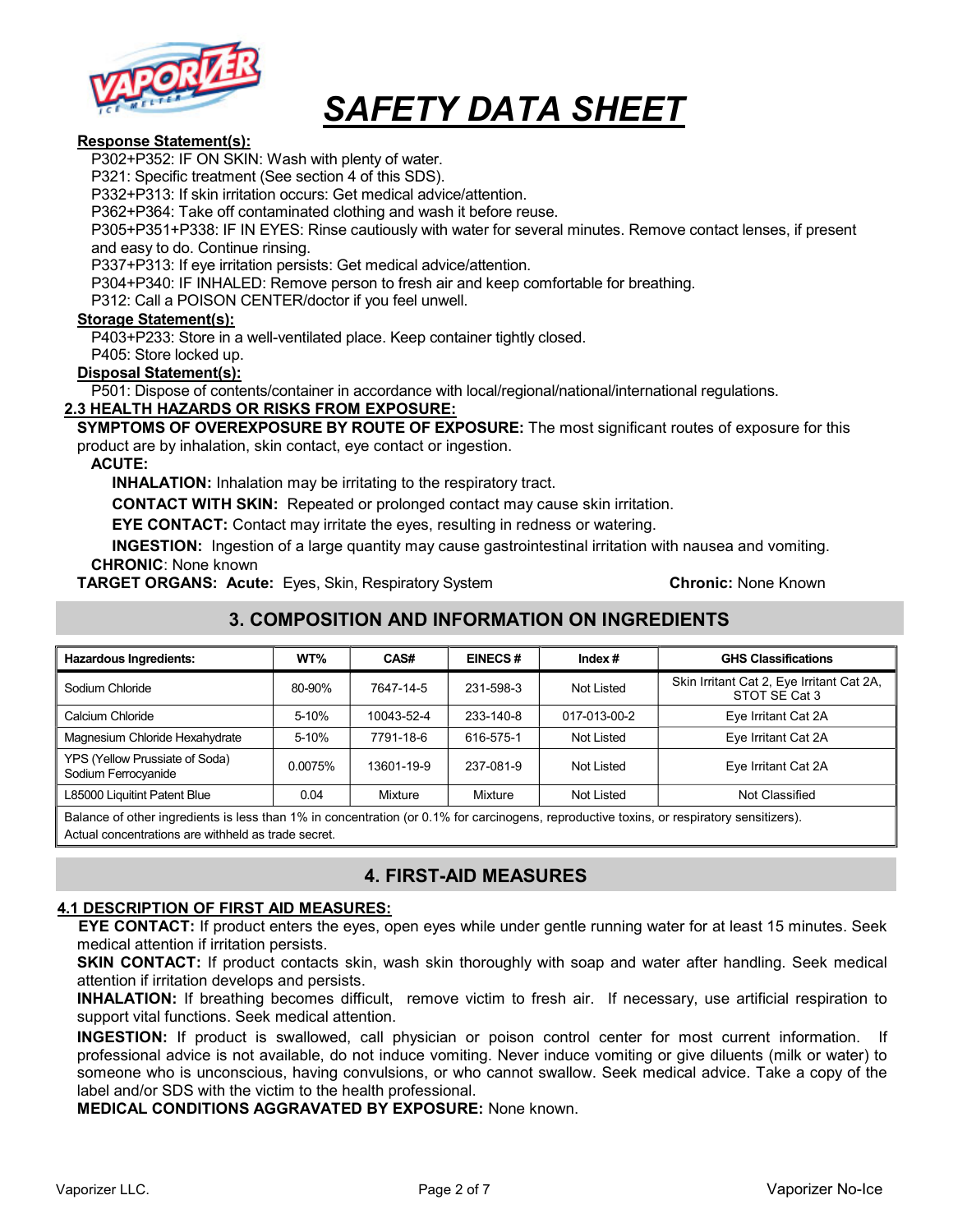

### 4.2 SYMPTOMS AND EFFECTS, BOTH ACUTE AND DELAYED:

Exposure to this product may cause irritation to skin and eyes. Inhalation of dust may cause irritation to respiratory system. May be harmful if swallowed with digestive tract irritation and vomiting.

4.3 RECOMMENDATIONS TO PHYSICIANS: Treat symptoms and eliminate overexposure.

# 5. FIRE-FIGHTING MEASURES

#### 5.1 FIRE EXTINGUISHING MATERIALS:

Use fire extinguishing methods below:

| Water Spray: Yes | Carbon Dioxide: Yes  |
|------------------|----------------------|
| Foam: Yes        | Dry Chemical: Yes    |
| Halon: Yes       | Other: Any "C" Class |

#### 5.2 UNUSUAL FIRE AND EXPLOSION HAZARDS:

None known

 Explosion Sensitivity to Mechanical Impact: No Explosion Sensitivity to Static Discharge: No

5.3 SPECIAL FIRE-FIGHTING PROCEDURES:

Incipient fire responders should wear eye protection. Structural firefighters must wear Self-Contained Breathing Apparatus and full protective equipment. Isolate materials not yet involved in the fire and protect personnel. Move containers from fire area if this can be done without risk; otherwise, cool with carefully applied water spray. If possible, prevent runoff water from entering storm drains, bodies of water, or other environmentally sensitive areas.





Hazard Scale: 0 = Minimal 1 = Slight 2 = Moderate 3 = Serious 4 = Severe \* = Chronic hazard

# 6. ACCIDENTAL RELEASE MEASURES

# 6.1 PERSONAL PRECAUTIONS, PROTECTIVE EQUIPMENT AND EMERGENCY PROCEDURES:

#### See section 8.2 for Exposure Controls.

#### 6.2 ENVIRONMENTAL PRECAUTIONS:

No specific hazards connected with leaks and splits.

#### 6.3 SPILL AND LEAK RESPONSE:

Sweep up spilled materials and place in appropriate container for disposal or re-use. Dispose of in accordance with U.S. Federal, State, and local hazardous waste disposal regulations and those of Canada and its Provinces, those of Australia, Japan and EU Member States (see Section 13, Disposal Considerations).

# 7. HANDLING and STORAGE

#### 7.1 PRECAUTIONS FOR SAFE HANDLING:

Establish good personal hygiene and work practices. Always wash hands and face before eating, drinking or smoking. 7.2 STORAGE AND HANDLING PRACTICES:

Store in a dry area with <75% relative humidity to avoid caking.

#### 7.3 SPECIFIC USES:

De-icing roads and walkways.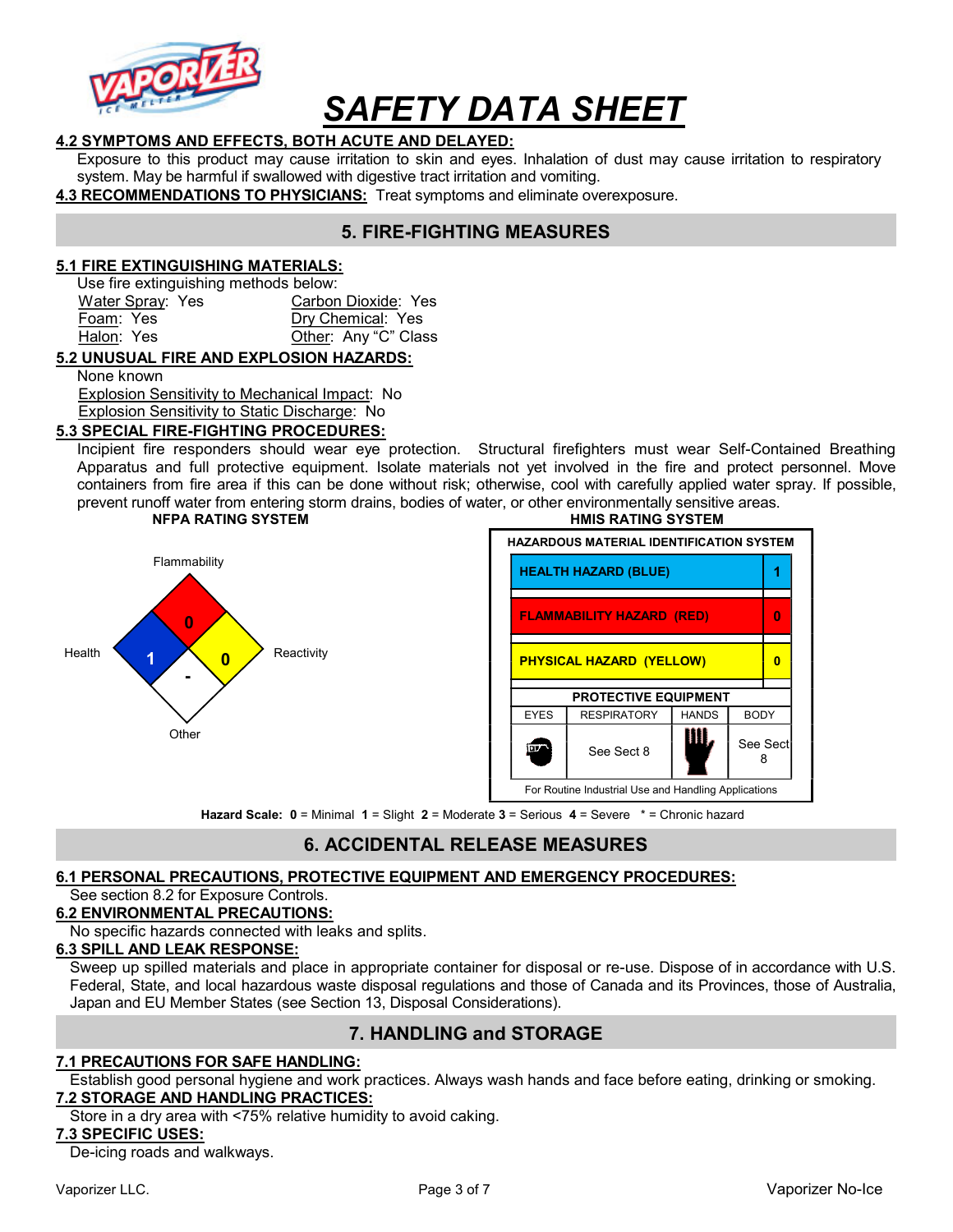

# 8. EXPOSURE CONTROLS - PERSONAL PROTECTION

#### 8.1 EXPOSURE PARAMETERS:

| <b>Chemical Name</b> | CAS#      | <b>ACGIH</b><br><b>TLV</b>      | OSHA TWA                        |
|----------------------|-----------|---------------------------------|---------------------------------|
| Sodium Chloride      | 7647-14-5 | 10 mg/m <sup>3</sup> Total Dust | 15 mg/m <sup>3</sup> Total Dust |

#### 8.2 EXPOSURE CONTROLS:

VENTILATION AND ENGINEERING CONTROLS: Use with adequate ventilation to ensure exposure levels are maintained below the limits provided above.

The following information on appropriate Personal Protective Equipment is provided to assist employers in complying with OSHA regulations found in 29 CFR Subpart I (beginning at 1910.132) or equivalent standard of Canada, or standards of EU member states (including EN 149 for respiratory PPE, and EN 166 for face/eye protection), and those of Japan. Please reference applicable regulations and standards for relevant details.

RESPIRATORY PROTECTION: Not normally required when using this product. If necessary, use only respiratory protection authorized in the U.S. Federal OSHA Respiratory Protection Standard (29 CFR 1910.134), equivalent U.S. State standards, Canadian CSA Standard Z94.4-93, the European Standard EN149, or EU member states.

EYE PROTECTION Safety glasses or goggles are recommended to prevent eye contact. If necessary, refer to U.S. OSHA 29 CFR 1910.133, Canadian Standards, and the European Standard EN166, Australian Standards, or relevant Japanese Standards.

HAND PROTECTION: Protective gloves are recommended to prevent skin contact. If necessary, refer to U.S. OSHA 29 CFR 1910.138, the European Standard DIN EN 374, the appropriate Standards of Canada, Australian Standards, or relevant Japanese Standards.

BODY PROTECTION: Use body protect appropriate to task being performed. If necessary, refer to appropriate Standards of Canada, or appropriate Standards of the EU, Australian Standards, or relevant Japanese Standards.

### 9. PHYSICAL and CHEMICAL PROPERTIES

#### 9.1 INFORMATION ON BASIC PHYSICAL AND CHEMICAL PROPERTIES:

APPEARANCE (Physical State) and COLOR: This product is a blue to grey crystalline solid. ODOR: None ODOR THRESHOLD: Not Applicable pH: Not Applicable MELTING/FREEZING POINT: Not Applicable BOILING POINT: >2575°F FLASH POINT: Not Applicable EVAPORATION RATE (n-BuAc=1): Not Available FLAMMABILITY (SOLID, GAS): Not Applicable UPPER/LOWER FLAMMABILITY OR EXPLOSION LIMITS: Not Applicable VAPOR PRESSURE (mm Hg @ 20°C (68F): 2.4 mm @ 1376°F VAPOR DENSITY: Not Applicable RELATIVE DENSITY: Not Applicable DENSITY: Not Applicable SPECIFIC GRAVITY: Not Available SOLUBILITY IN WATER: 317 g/l @ 60°F WEIGHT PER GALLON: Not Available PARTITION COEFFICENT (n-octanol/water): Not Applicable AUTO-IGNITION TEMPERATURE: Not Applicable DECOMPOSITION TEMPERATURE: Not Available VISCOSITY: Not Available VOC g/l / Lb/gal: Not Available 9.2 OTHER INFORMATION:

No additional information available.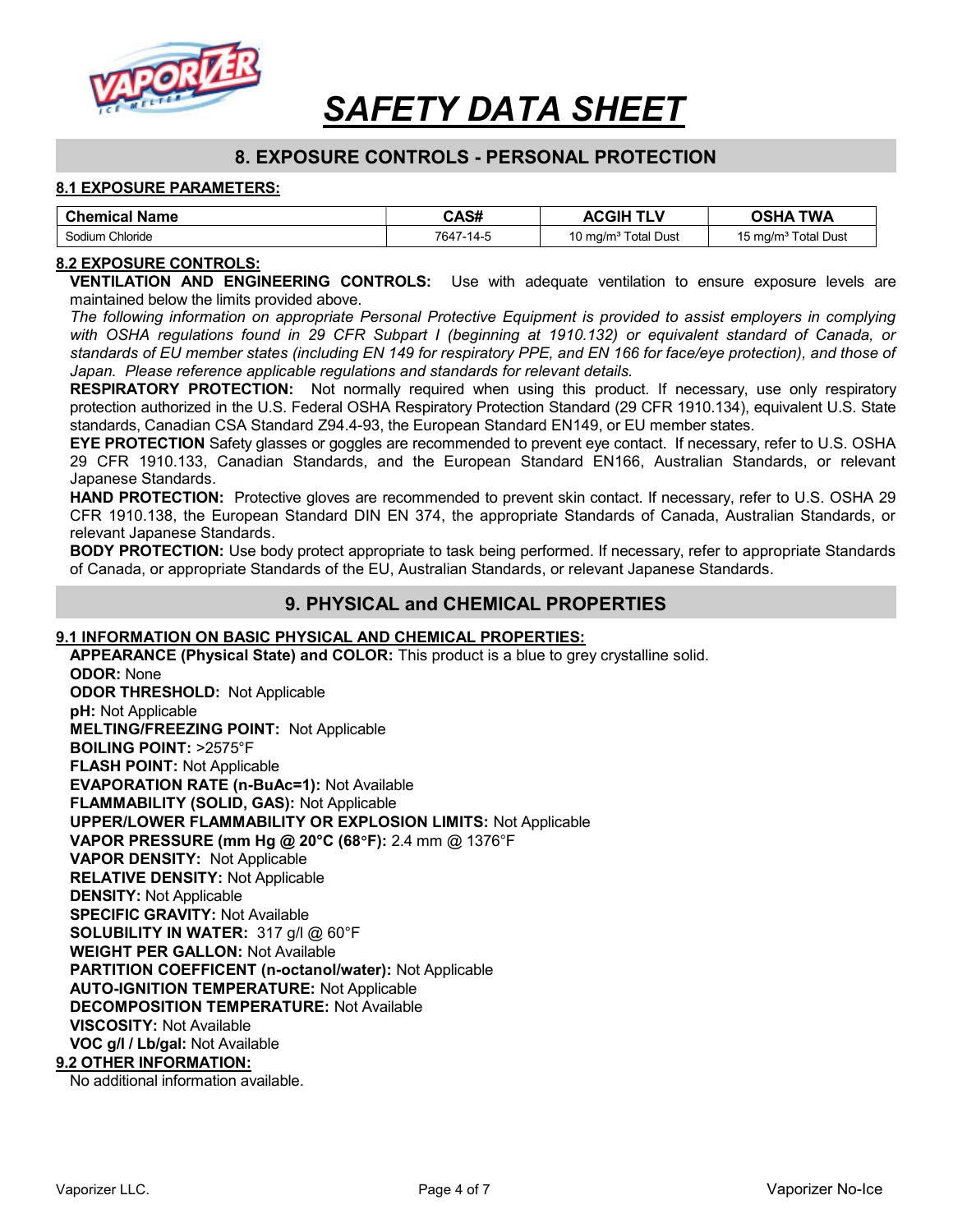

# 10. STABILITY and REACTIVITY

#### 10.1 REACTIVITY:

This product is not reactive.

#### 10.2 STABILITY:

Stable under conditions of normal storage and use.

#### 10.3 POSSIBILITY OF HAZARDOUS REACTIONS:

Chemical reactions occur when this product is involved with strong acids such as sulfuric or nitric acid.

#### 10.4 CONDITIONS TO AVOID:

Incompatible materials.

#### 10.5 MATERIALS WITH WHICH SUBSTANCE IS INCOMPATIBLE:

Strong acids.

#### 10.6 HAZARDOUS DECOMPOSITION PRODUCTS:

Thermal decomposition products include hydrochloric acid.

# 11. TOXICOLOGICAL INFORMATION

#### 11.1 INFORMATION ON TOXICOLOGICAL EFFECTS:

TOXICITY DATA:

CAS#: 7647-14-5

Oral, rat: LD50 = 3,000 mg/kg

SUSPECTED CANCER AGENT: None of the ingredients within this product are found on the following lists: FEDERAL OSHA Z LIST, NTP, IARC, or CAL/OSHA and therefore are not considered to be, or suspected to be, cancer-causing agents by these agencies.

**IRRITANCY OF PRODUCT:** This product may be irritating to skin, eyes or respiratory system.

SENSITIZATION TO THE PRODUCT: This product is not considered a respiratory system or skin sensitizer.

REPRODUCTIVE TOXICITY INFORMATION: No information concerning the effects of this product and its components on the human reproductive system.

SPECIFIC TARGET ORGAN TOXICITY – SINGLE EXPOSURE: Eyes, Respiratory System and Skin SPECIFIC TARGET ORGAN TOXICITY - REPEATED EXPOSURE: None known ASPIRATION HAZARD: None

# 12. ECOLOGICAL INFORMATION

#### 12.1 TOXICITY:

This material is water soluble and occurs naturally, and is unlikely to have any long term effect on the environment. However, large or frequent applications or spills can have a potentially damaging effect on the environment.

### 12.2 PERSISTENCE AND DEGRADABILITY:

This material is not organic and therefore does not undergo biodegradation.

### 12.3 BIOACCUMULATIVE POTENTIAL:

Based on available information, the sodium chloride present may bioaccumulate in some aquatic organisms.

### 12.4 MOBILITY IN SOIL:

This material is water soluble and is expected to move rapidly with surface water or ground water flows.

#### 12.5 RESULTS OF PBT AND vPvB ASSESSMENT:

No specific data available on this product.

#### 12.6 OTHER ADVERSE EFFECTS:

No specific data available on this product.

ALL WORK PRACTICES MUST BE AIMED AT ELIMINATING ENVIRONMENTAL CONTAMINATION.

### 12.7 WATER ENDANGERMENT CLASS:

Water endangering in accordance with EU Guideline 91/155-EWG. Not determined.

# 13. DISPOSAL CONSIDERATIONS

#### 13.1 WASTE TREATMENT METHODS:

Waste disposal must be in accordance with appropriate U.S. Federal, State, and local regulations, those of Canada, Australia, EU Member States and Japan.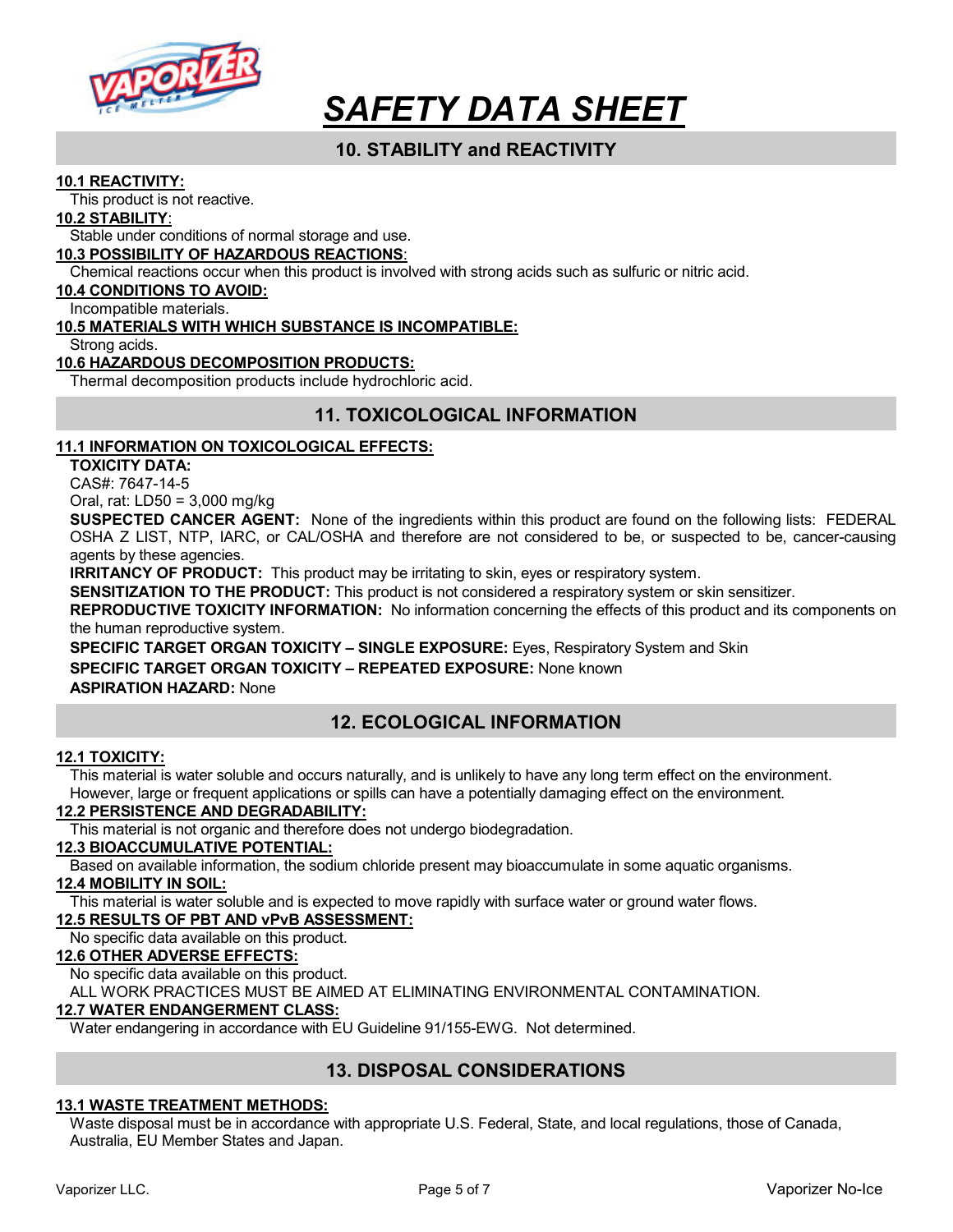

#### 13.2 EU Waste Code:

Not determined.

### 14. TRANSPORTATION INFORMATION

US DOT, IATA, IMO, ADR:

| U.S. DEPARTMENT OF TRANSPORTATION (DOT) SHIPPING REGULATIONS: This product is classified (per 49 CFR |  |
|------------------------------------------------------------------------------------------------------|--|
| 172.101) by the U.S. Department of Transportation, as follows.                                       |  |

| IZ. IVIT by the U.S. Department of Transportation, as follows.  |                                                                                                                     |  |
|-----------------------------------------------------------------|---------------------------------------------------------------------------------------------------------------------|--|
| <b>14.1 PROPER SHIPPING NAME:</b>                               | Non-Regulated Material                                                                                              |  |
| <b>14.2 HAZARD CLASS NUMBER and DESCRIPTION:</b>                | None                                                                                                                |  |
| <b>14.3 UN IDENTIFICATION NUMBER:</b>                           | None                                                                                                                |  |
| <b>14.4 PACKING GROUP:</b>                                      | None                                                                                                                |  |
| <b>14.5 DOT LABEL(S) REQUIRED:</b>                              | None                                                                                                                |  |
| <b>NORTH AMERICAN EMERGENCY RESPONSE GUIDEBOOK NUMBER: None</b> |                                                                                                                     |  |
| <b>RQ QUANTITY:</b>                                             | <b>None</b>                                                                                                         |  |
|                                                                 | 14.6 MARINE POLLUTANT: None of the components of this product are designated by the Department of Transportation to |  |
| be Marine Pollutants (49 CFR 172.101, Appendix B).              |                                                                                                                     |  |
| <b>14.7 SPECIAL PRECAUTIONS FOR USER:</b>                       |                                                                                                                     |  |
|                                                                 |                                                                                                                     |  |

Avoid exposure

#### 14.8 INTERNATIONAL TRANSPORTION:

INTERNATIONAL AIR TRANSPORT ASSOCIATION SHIPPING INFORMATION (IATA): This product is not considered as dangerous goods.

INTERNATIONAL MARITIME ORGANIZATION SHIPPING INFORMATION (IMO): This product is not considered as dangerous goods.

#### 14.9 TRANSPORT IN BULK ACCORDING TO ANNEX II OF MARPOL 73/78 AND IBC CODE:

EUROPEAN AGREEMENT CONCERNING THE INTERNATIONAL CARRIAGE OF DANGEROUS GOODS BY ROAD (ADR): This product is not considered by the United Nations Economic Commission for Europe to be dangerous goods.

# 15. REGULATORY INFORMATION

#### 15.1 UNITED STATES REGULATIONS:

U.S. SARA REPORTING REQUIREMENTS: The components of this product are not subject to the reporting requirements of Sections 302, 304, and 313 of Title III of the Superfund Amendments and Reauthorization Act.

U.S. SARA THRESHOLD PLANNING QUANTITY: There are no specific Threshold Planning Quantities for the components of this product. The default Federal SDS submission and inventory requirement filing threshold of 10,000 lbs (4,540 kg) therefore applies, per 40 CFR 370.20.

#### U.S. CERCLA REPORTABLE QUANTITY (RQ): None

U.S. TSCA INVENTORY STATUS: The components of this product are listed on the TSCA Inventory or are exempted form listing.

#### OTHER U.S. FEDERAL REGULATIONS: None

CALIFORNIA SAFE DRINKING WATER AND TOXIC ENFORCEMENT ACT (PROPOSITION 65): Ingredients within this product are not on the Proposition 65 Lists.

#### 15.2 CANADIAN REGULATIONS:

CANADIAN DSL/NDSL INVENTORY STATUS: All components are DSL Listed, NDSL Listed and/or are exempt from listing.

OTHER CANADIAN REGULATIONS: Not applicable.

CANADIAN ENVIRONMENTAL PROTECTION ACT (CEPA) PRIORITIES SUBSTANCES LISTS:

This product has been classified in accordance with the hazard criteria of the Controlled Products Regulations and the SDS contains all of the information required by those regulations.

CANADIAN WHMIS CLASSIFICATION and SYMBOLS: This product has been classified per WHMIS 2015.

#### 15.3 EUROPEAN ECONOMIC COMMUNITY INFORMATION:

This product does meet the definition of a hazardous substance or preparation as defined by the European Union Council Directives 67/548/EEC, 1999/45/EC, 1272/2008/EC and subsequent Directives. See Section 2 for full Details.

#### 15.4 AUSTRALIAN INFORMATION FOR PRODUCT:

The components of this product are listed on the International Chemical Inventory list.